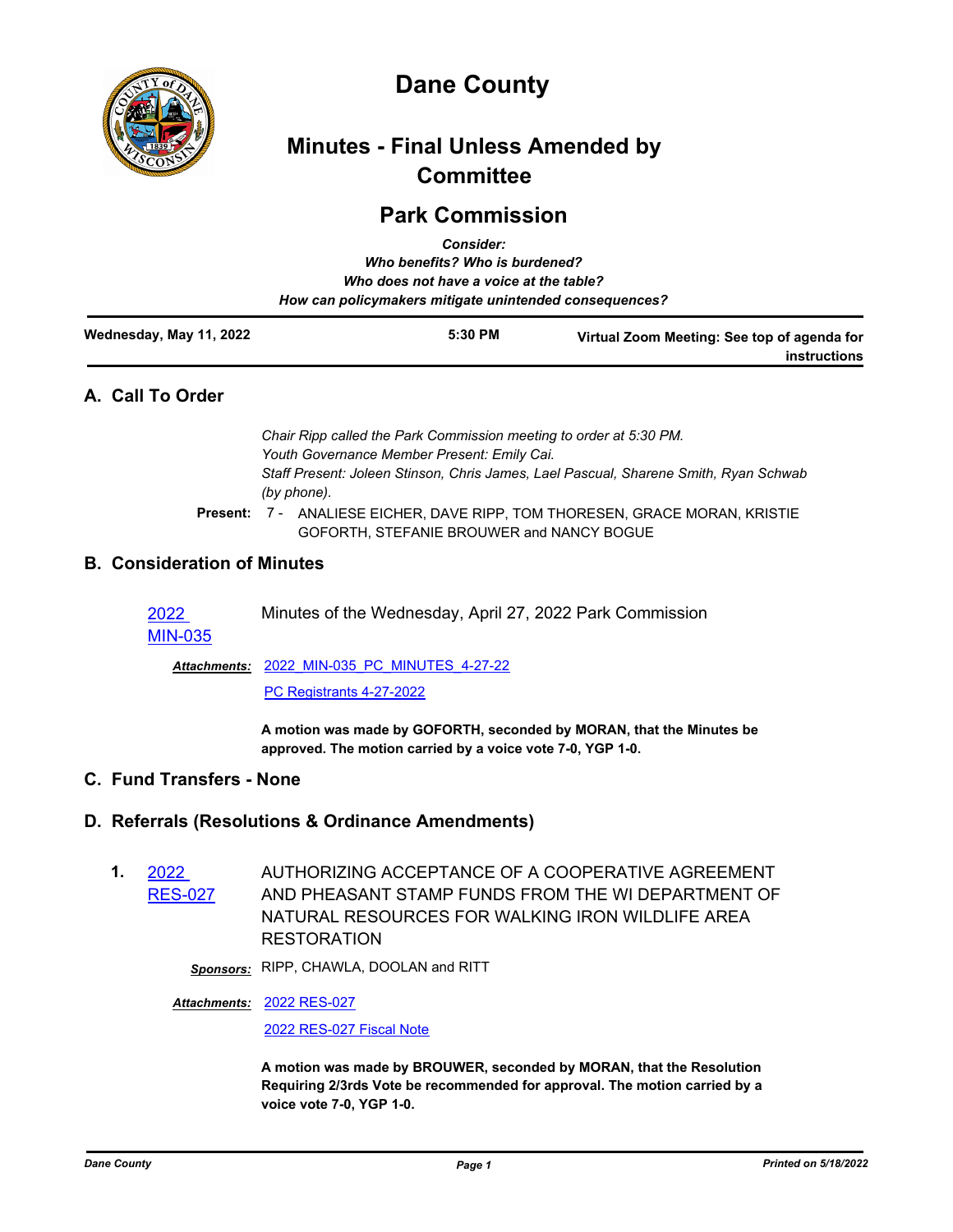#### **2.** 2022 [RES-028](http://dane.legistar.com/gateway.aspx?m=l&id=/matter.aspx?key=22833) AUTHORIZING SUBMITTAL OF A GRANT APPLICATION TO THE WISCONSIN DEPARTMENT OF NATURAL RESOURCES FOR DEVELOPMENT OF THE WAUCHEETA CONNECTOR TRAIL

*Sponsors:* RIPP, HUELSEMANN, CHAWLA, EICHER, BARE and RITT

[2022 RES-028](http://dane.legistar.com/gateway.aspx?M=F&ID=30716c98-d24d-48f9-8c17-7378b8cf2072.pdf) *Attachments:*

[2022 RES-028 Fiscal Note](http://dane.legistar.com/gateway.aspx?M=F&ID=3bec1e30-a0b5-40fb-9401-debcf02b7fdd.pdf)

**A motion was made by BROUWER, seconded by THORESEN, that the Resolution be recommended for approval. The motion carried by a voice vote 7-0, YGP 1-0.**

### **E. Items Requiring Committee Action**

1. Renaming Waakikizu Natural Resource Area

*The Waunakee Community Middle School shared a video with the Park Commission discussing how the project was incorporated into their curriculum: https://www.canva.com/design/DAFAUUQFdqg/tiTsHjJTN26q4yayYFTLEQ/watch*

2022

Renaming Waakikizu Natural Resource Area

[ACT-009](http://dane.legistar.com/gateway.aspx?m=l&id=/matter.aspx?key=22831)

**Attachments: [Renaming Waakikizu Natural Resource Area](http://dane.legistar.com/gateway.aspx?M=F&ID=c0fb49fd-04d9-49e4-9bcd-0af4620b1dff.pdf)** 

**A motion was made by BROUWER, seconded by THORESEN, to direct staff to prepare a resolution to rename this parcel to the Waakikizu Natural Resource Area. The motion carried by a voice vote 7-0, YGP 1-0.**

2. Approve Endowment Distribution Requests from the Madison Community Foundation

2022

MCF Endowment Distribution Request

[ACT-008](http://dane.legistar.com/gateway.aspx?m=l&id=/matter.aspx?key=22830)

*Attachments:* [MCF Endowment Distribution Request](http://dane.legistar.com/gateway.aspx?M=F&ID=7dbc4c02-86b9-499b-ab09-efdef25352c8.pdf)

**A motion was made by GOFORTH, seconded by BROUWER, to authorize the Parks Director to make a grant disbursement request from the Madison Community Foundation's Friends of Dane County Parks Endowment for \$23,380.76 and the Stephen D Morton Fund for Morton Forest for \$15,676.25. The motion carried by a voice vote 7-0, YGP 1-0.**

**F. Presentations**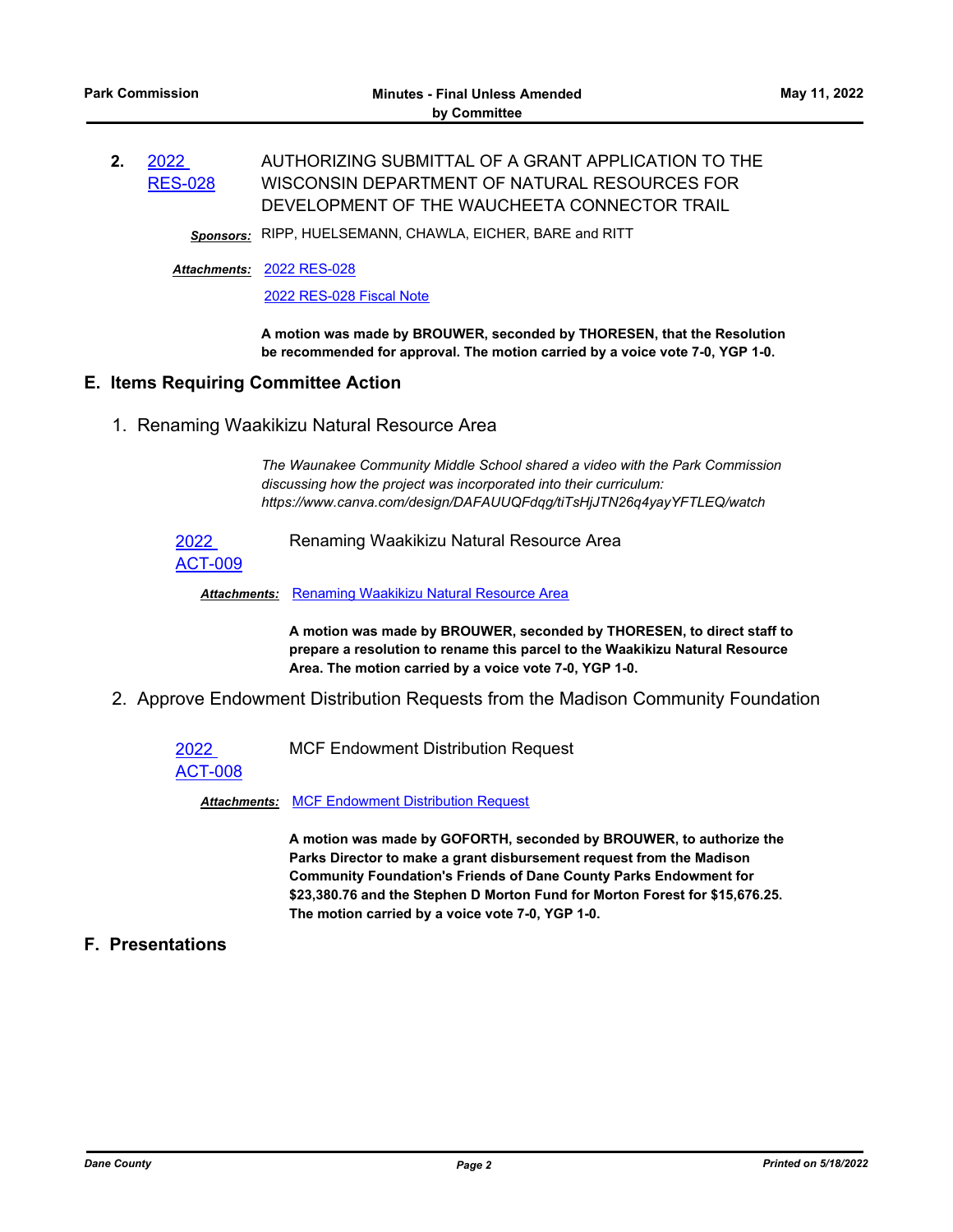# 1. Property stabilization at Indian Lake County Park - building demo

*Dane County purchased this 295 acre property in early 2021 and added it to Indian Lake County Park. The house, barn and smaller outbuildings were removed this spring. Several area fire departments participated in training exercises in the house before the final burn. Staff discussed the permitting process, the testing and removal of hazardous materials, and the recycling process for salvageable building materials.* 

*Dane County Parks has started a property planning process for Indian Lake County Park and Halfway Prairie Wildlife Area located in the Northwestern part of Dane County, Wisconsin. The planning process will include inventorying significant cultural, historical and natural features as well as provide future land management and park development recommendations through a consensus building process.*

### **G. Reports to Committee**

### 1. Update on access and equity projects

*Last fall, the County Board Office contracted with Keen Independent Research to conduct a program evaluation of equity and access in Dane County Parks and Henry Vilas Zoo to gain a better understanding of the demographics of who is currently using our Parks and Zoo, who is not visiting and what the barriers are, and provide recommendations. Keen Independent has conducted virtual internal stakeholder interviews and is planning to hold on-site surveys with parks and zoo users on June 3, 4 and 5 at Law Park, Indian Lake County Park, the Henry Vilas Zoo, WG Lunney Lake Farm Park, and the Lower Yahara River Trail.*

*Madison Metro Transit is going through a route update. In our analysis of Dane County Park access, we found the following regarding the redesign: Access to Mendota County Park remains the same. Access to Cherokee Marsh and the Ice Age Junction is somewhat improved with closer proximity, but still some distance away, and only during peak hours for Cherokee. Access to Lake View Hill park is somewhat reduced. Access to the Jenny and Kyle Preserve which explicitly serves youth and people with disabilities has been removed. The disconnect of this important park should be reconsidered. Access to Tenney Park Lock and Dam has also been removed with no direct service.*

*Dane County Parks is working with the Sierra Club Wisconsin Chapter and YWCA to put together a pilot shuttle service that will include WG Lunney Lake Farm Park, the Alliant Energy Center and the Henry Vilas Zoo.*

## **H. Future Meeting Items and Dates**